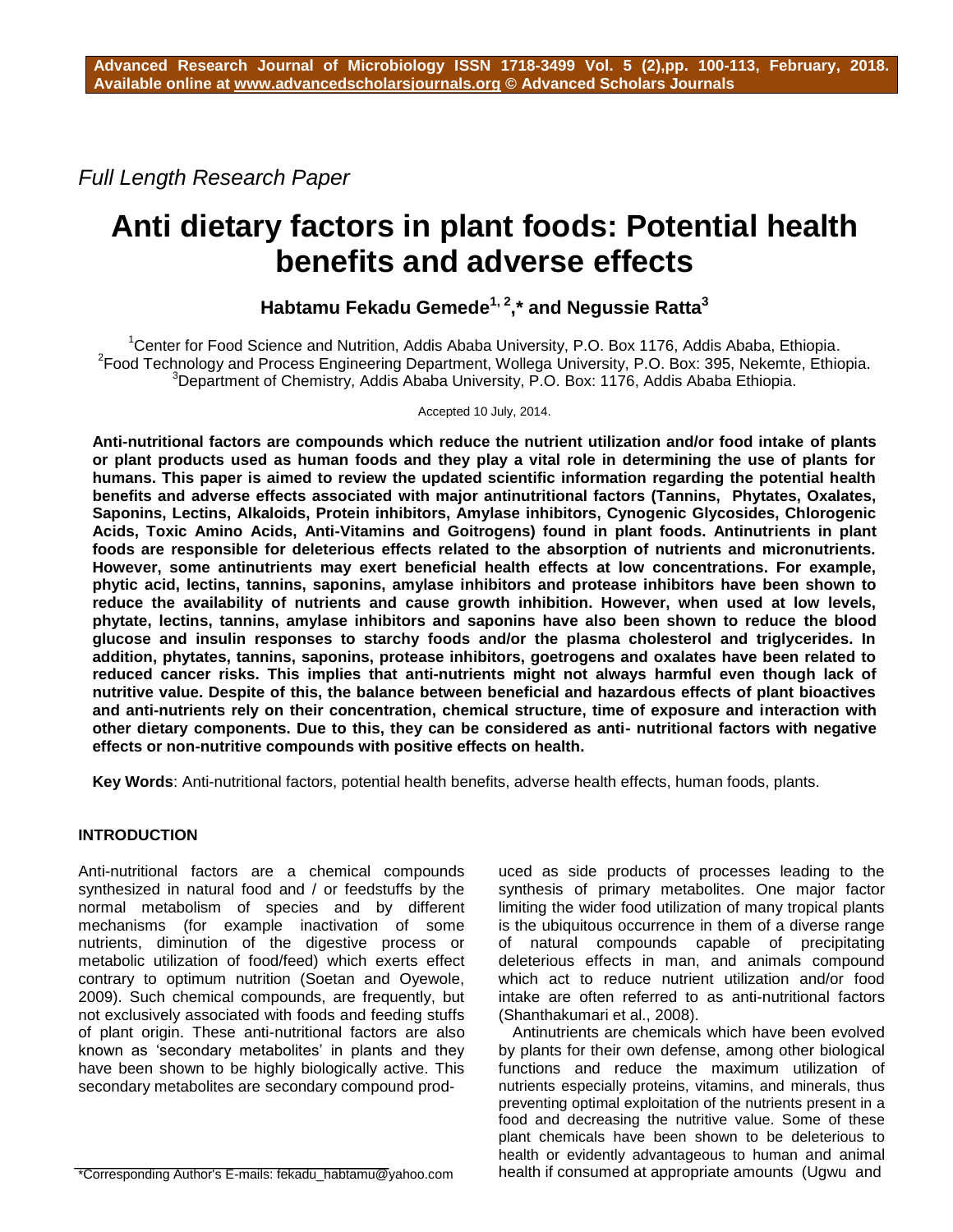#### Oranye, 2006).

The biological effects of all these chemicals are diverse, and complex. Therefore, several considerations justify the continued surveillance, knowledge and future research on antinutritional factors/toxic substances naturally present in plants used as foods and feedstuffs and ways of reducing them to safe level of consumption. Recent epidemiological and controlled-case studies reported that many antinutrients that present in a low level give beneficial effects for prevention of diseases like coronary diseases and cancers (Redden et al., 2005). For this reason, anti-nutritional factors often known as plant bioactives or non-nutritive compounds. This implies that anti-nutrients might not always harmful even though lack of nutritive value (Muzquiz, 2000). Despite of this, the balance between beneficial and hazardous effects of plant bioactives and anti-nutrients rely on their concentration, chemical structure, time of exposure and interaction with other dietary components. Due to this, they can be considered as anti-nutritionalfactors with negative effects or non-nutritive compounds with positive effects on health. Non-nutritive compounds also known as pronutrients.

There have been several reviews in recent years about the antinutritional factors found in a foods. Most of them, however, deal with specific properties or beneficial effects for specific antinutritional factors found in a foods and / or feeds. However, this review was aimed to assess updated scientific information of the potential health benefits and adverse effects of major antinutritional factors in plant foods.

## **Antinutritional factors in plant foods**

Anti-nutritional factors are naturally occurring compounds that classified under a broad group of secondary metabolites. Felix and Mello (2000) defined anti-nutritional factors in two senses: firstly, compounds that present in human or animal foods which cause antinutritional effects and anti-physiological effects such as impaired reproductive function or reduced immunocompetence; secondly, substances which reduce feed intake in animals. Panhwar (2005) revealed that anti-nutritional factors also known as anti-nutrients which are poisonous substances that can be found in most food and able to limit the nutrient available to the body.

Basically, anti-nutrients can be divided into two primary groups, which are heat-stable and heat labile group (Felix & Mello, 2000). Anti-nutrients with heatstable property resist and can be maintained at high temperature are Phytic acid, Condensed Tannins, Alkaloids, Saponins; whereas, for anti-nutrients that fall in heat-labile group are sensitive to standard temperature and lost at high temperature are lectins, Cynogenic Glycosides, Proteinase inhibitors, and Toxic amino acids (Kyriazakis & Whittemore, 2006).

The anti-nutritional factors in plants may be classified on the basis of their chemical structure, the specific actions they bring about or their biosynthetic origin (Aletor, 2005). Although this classification does not encompass all the known groups of anti-nutritional factors, it does present the list of those frequently found in human foods and animal feedstuffs. The antinutritional factors may be divided into two major categories (Soetan and Oyewole, 2009). They are (1) Proteins (such as lectins and protease inhibitors) which are sensitive to normal processing temperatures and (2) Other substances which are stable or resistant to these temperatures and which include, among many others, polyphenolic compounds (mainly condensed tannins), non-protein amino acids and galactomannan gums.

## **Tannins**

The word "tannin" is very old and reflects a traditional technology. "Tanning" (waterproofing and preserving) was the word used in the scientific literature to describe the process of transforming raw animal hides or skins into durable, nonputrescible leathers by using plant extracts from different plant parts (bark, wood, fruits, leaves, fruit pods, roots, and plant galls) (Mueller I., 2001). Tannin is an astringent, bitter plant polyphenolic compound that either binds or precipitates proteins and various other organic compounds including amino acids and alkaloids (Harold, 2004). The term tannin refers to the use of tannins in tanning animal hides into leather; however, the term is widely applied to any large polyphenolic compound containing sufficient hydroxyls and other suitable groups (such as carboxyls) to form<br>strong complexes with proteins and other strong complexes with proteins and other macromolecules. Tannins have molecular weights ranging from 500 to over 3000 (McGee H., 2004).

Tannins are found almost in all plants and in all climates all over the world. The compounds are widely distributed in many species of plants, where they play a role in protection from predation, and perhaps also in growth regulation. However, lower plants such as algae, fungi and mosses do not contain much tannin. The percentage of tannins present in the plants, however, varies. While they are present in significant proportions in some plants, many others have too little of them. Tannins are usually found in large quantities in the bark of trees where they act as a barrier for micro-organisms and protect the tree and also commonly found tissues part of plants like in bud, leaf, root, seed and stem tissues. Apart from tanning, tannins are also used in dyeing, photography, refining beer and wine as well as an astringent in medicines. Significantly, tannins form a vital element of tea (Stéphane, 2004).

While soluble, astringent materials are found in some plants like tea and coffee, tannins are supplemented to various processed foods, including ice-cream and caramel. They are also used as refining materials to precipitate proteins in wines and beer. Tannins have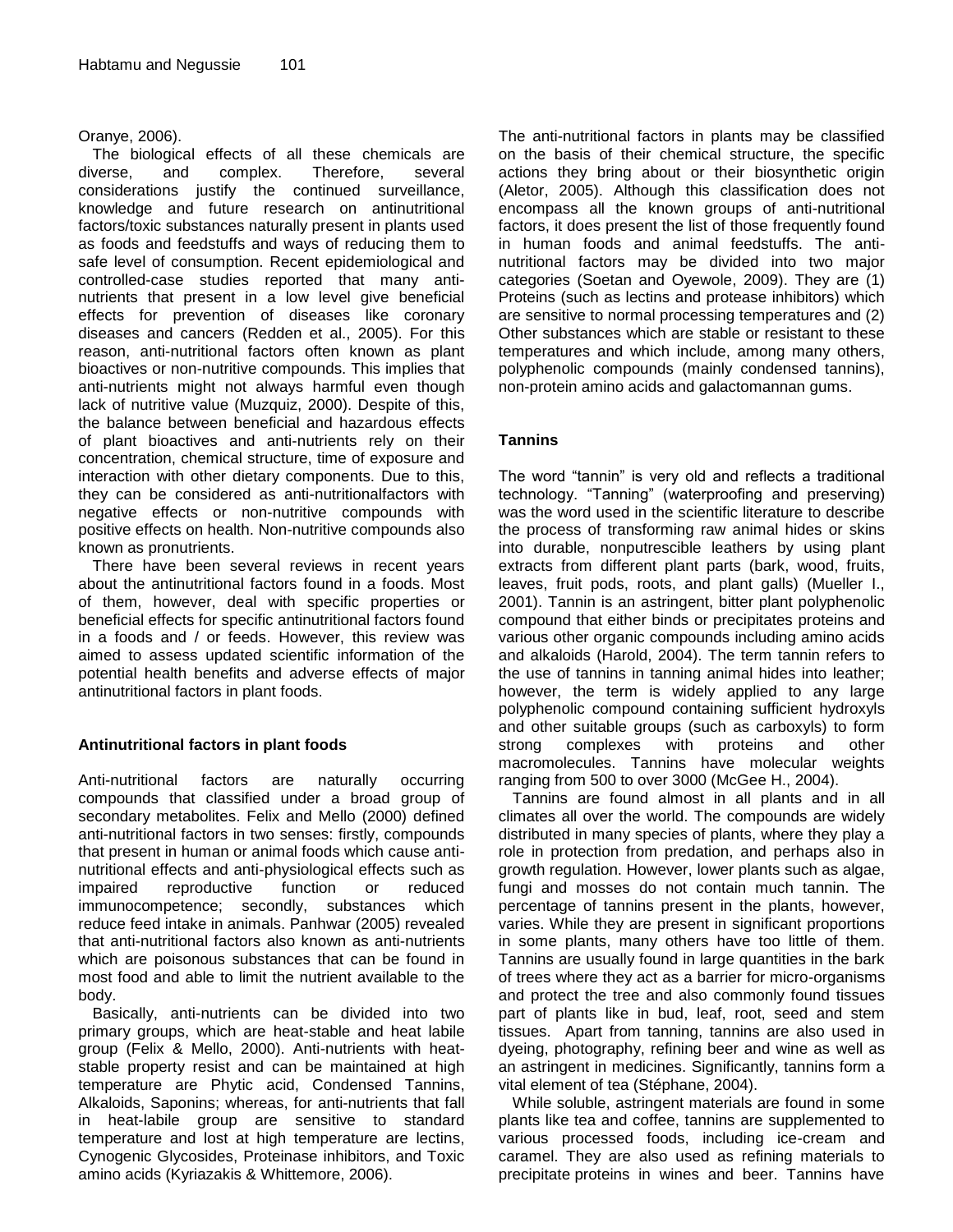traditionally been considered as antinutritional factors but it is now known that their beneficial or depend upon their chemical structure and dosage and the total acceptable tannin daily intake for a man is 560 mg. As tannins often lower the absorption of some materials into the body, tannins are also often known as antinutrients (Anonymous, 1973). The antinutritional properties of tannins depend upon their chemical structure and dosage and the total acceptable tannin daily intake for a man is 560 mg. For example, tannins are found in tea and coffee and consuming too much of these beverages without milk may lead to calcium and iron deficiency in the body and often lead to osteoporosis and anemia (Stéphane, 2004).

In order to counter these problems, it is advised that one should take tea or coffee between meals and not consecutively. In addition, adding milk or lemon juice to the tea helps in reducing or neutralizing tannins" adverse actions on iron intake. Similarly, consuming food that is rich in vitamin C also helps in neutralizing tannin"s effects on iron absorption. (Osada K, and Ogino Y, 2004**)**.

Recent studies have demonstrated that products containing chestnut tannins included at low dosages (0.15-0.2 %) in the diet can be beneficial (Schiavone *et al.*, 2008). The most abundant polyphenols are the condensed tannins, found in virtually all families of plants, and comprising up to 50% of the dry weight of leaves. Condensed tannins inhibit herbivore digestion by binding to consumed plant proteins and making them more difficult for animals to digest, and by interfering with protein absorption and digestive enzymes. Tannins had been reported to affect protein digestibility, adversely influencing the bioavailability of non-haem iron leading to poor iron and calcium absorption, also carbohydrate is affected leading to reduced energy value of a diet containing tannins (Adeparusi, 2001).

Bressani and Elias (1980) found tannins to be heat stable and that they decreased protein digestibility in animals and humans, probably by either making protein partially unavailable or inhibiting digestive enzymes and increasing fecal nitrogen. Tannins are known to be present in food products and to inhibit the activities of trypsin, chemotrypsin, amylase and lipase, decrease the protein quality of foods and interfere with dietary iron absorption (De Lumen and Salamat, 1980).

Tannins are known to be responsible for decreased feed intake, growth rate, feed efficiency and protein digestibility in experimental animals. Makkar *et al*., (1988) reported that if tannin concentration in the diet becomes too high, microbial enzyme activities including cellulose and intestinal digestion may be depressed. Tannins also form insoluble complexes with proteins and the tannin-protein complexes may be responsible for the antinutritional effects of tannin containing foods (Mole and Waterman, 1987).

The new technologies used to analyze molecular and chemical structures have shown that a division into condensed, hydrolyzable and Pseudo tannins is far too simplistic and readily form indigestible complexes with proteins and other macro-molecules under specific environmental conditions (Mole and Waterman, 1987).

## **Hydrolyzable Tannins**

At the center of a hydrolyzable tannin molecule, there is a carbohydrate (usually D-glucose). The hydroxyl groups of the carbohydrate are partially or totally esterified with phenolic groups such as gallic acid (in gallotannins) or ellagic acid (in ellagitannins). Hydrolyzable tannins are hydrolyzed by weak acids or weak bases to produce carbohydrate and phenolic acids. Examples of gallotannins are the gallic acid esters of glucose in tannic acid (C76H52O46), found in the leaves and bark of many plant species.

## **Condensed Tannins**

Condensed tannins, also known as proanthocyanidins, are polymers of 2 to 50 (or more) flavonoid units that are joined by carbon-carbon bonds, which are not susceptible to being cleaved by hydrolysis. While hydrolyzable tannins and most condensed tannins are water soluble but few very large condensed types of tannin are insoluble (Wheeler SR., 1999).

## **Pseudotannins**

This is not such a different group of tannins, but may be treated as sub group because they do not obey to Goldbeaters skin test and is low molecular weight compounds. Chlorogenic acid in coffee and nux vomica, ipecacuanha acid in ipecacuanha and catechins in cocoa are examples of pseudotannins. The detection test for chlorogenic acid is carried out by extracting the drug with water and treating this extract with ammonia solution, followed by exposure to air, which leads slowly to formation of green color.

Widely distributed polyphenols in plants are not directly involved in any metabolic process and are therefore considered secondary metabolites. Some polyphenolic compounds have a role as defense chemicals, protecting the plant from predatory attacks of herbivores, pathogenic fungi and parasitic weeds. Polyphenols in the grains also prevent grain losses from premature germination and damage due to moulds (FAO, 1995).

Certain polyphenoles are able to bind Fe, which make the complex-bound Fe unavailable for absorption. The amount of Fe-binding phenol galloyl groups in foods roughly corresponds to the degree of inhibition of Fe absorption. All major types of food polyphenoles can strongly inhibit dietary non-haem iron absorption. The negative influence on Fe absorption is nutritionally the most important, especially in industrial products such as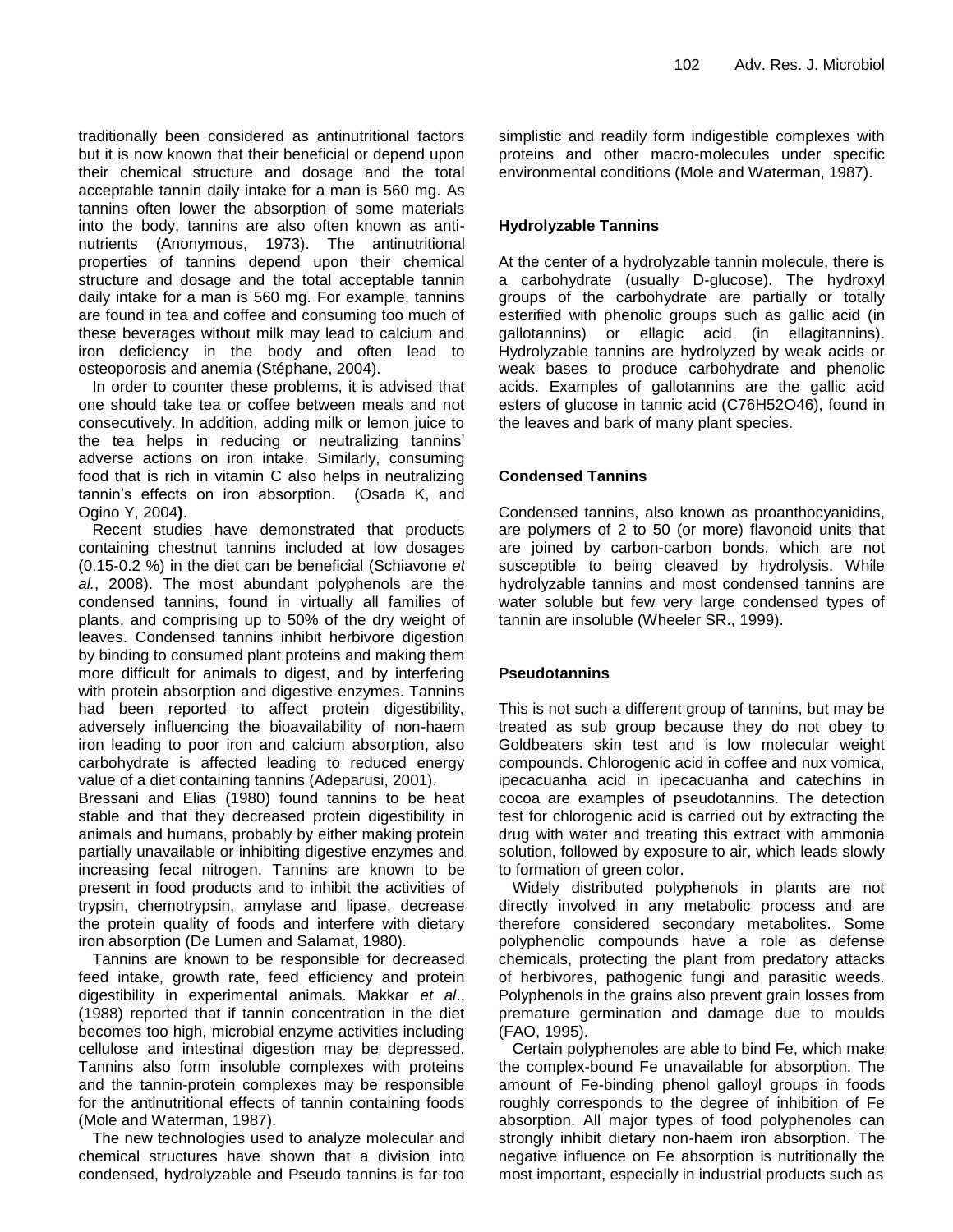infant formulas, but more importantly in many developing countries where the diet is based on cereal and legume products. Cereals contain varying amounts of polyphones and generally the amounts are considered higher in the colored seeds (Sandberg, 2002).

## **Phytate**

Phytate (is also known as Inositol hexakisphosphate (InsP6)) is the salt form of phytic acid, are found in plants, animals and soil. It is primarily present as a salt of the mono- and divalent cations  $K^+$ ,  $Mg^{2+}$ , and  $Ca^{2+}$ and accumulates in the seeds during the ripening period.

Phytate is regarded as the primary storage form of both phosphate and inositol in plant seeds and grains. In addition, phytate has been suggested to serve as a store of cations, of high energy phosphoryl groups, and, by chelating free iron, as a potent natural anti-oxidant (Loewus, 2002).

Phytate is ubiquitous among plant seeds and grains, comprising 0.5 to 5 percent (w/w) (Loewus, 2002). The phosphorus bound to phytate is not typically bioavailable to any animal that is non-ruminant. Ruminant animals, such as cows and sheep, chew, swallow, and then regurgitate their food.

This regurgitated food is known as *cud* and is chewed a second time. Due to an enzyme located in their first stomach chamber, the rumen, these animals are able to separate, and process the phosphorus in phytates. Humans and other non-ruminant animals are unable to do so (Weaver and Kannan, 2002).

Phytate works in a broad pH-region as a highly negatively charged ion, and therefore its presence in the diet has a negative impact on the bioavailability of divalent, and trivalent mineral ions such as  $Zn^{2+}$ , Fe<sup>2+</sup> ,  $Ca<sup>2+</sup>$ , Mg<sup>2+</sup>, Mn<sup>2+</sup>, and Cu<sup>2+</sup> (Weaver and Kannan, 2002). Whether or not high levels of consumption of phytate-containing foods will result in mineral deficiency will depend on what else is being consumed. In areas of the world where cereal proteins are a major and predominant dietary factor, the associated phytate intake is a cause for concern (IUFoST, 2008).

Phytate markedly decrease Ca bioavailability, and the Ca:Phy molar ratio has been proposed as an indicator of Ca bioavailability.

The critical molar ratio of Ca: Phy is reported to be 6:1 (Oladimeji et al., 2000). In human studies, Phy:Zn molar ratios of 15:1 have been associated with reduced zinc bioavailability, and the molar ratio [Ca][Phy]/[Zn] is a better predictor of zinc availability, because calcium exacerbates phytate's effect on zinc absorption, and if the values were greater than 0.5 mol/kg, there would be interference with the availability of zinc (Oladimeji et al., 2000).

Besides, phytate has also been reported to form complexes with proteins at both low, and high pH values. These complex formations alter the protein structure, which may result in decreased protein solubility, enzymatic activity, and proteolytic digestibility. The phytate degrading enzyme, phytase, is in vogue for degradating phytate during food processing, and in the gastrointestinal tract. The major concern about the presence of phytate in the diet is its negative effect on mineral uptake (Greiner and Konietzny, 2006). Also, phytate was reported to interact with carbohydrate (starch) will reduce their bioavailability and digestion. For instance, the formation of phytate-carbohydrate complex influences digestion rate of starch (Dost and Tokul, 2006).

At the same time, phytate may have beneficial roles as an antioxidant, and anticarcinogen (Jenab and Thompson, 2002).

The presence of phytate in dietary sources is believed to reduces iron-induced oxidative injury and reverses stimulation colorectal tumorigenesis (tumour formation) due to its mineral chelating potential. The outcome of surveillance of populations consuming vegetarian-type diets has shown lower incidence of Cancer, which suggests that phytate has an Anticarcinogen effect that acts as anti-cancer agent against colon, soft tissues, metastatic lung cancer and mammary cancer (Shamsuddin, 2002).

Dietary phytate also may have health benefits for Diabetes patients because it lowers the blood glucose response by reducing the rate of starch digestion and slowing gastric emptying. Likewise, phytate has also been shown to regulate Insulin secretion (Shamsuddin, 2002).

It is believed that phytate reduces Blood clots, Cholesterol, and Triglycerides, and thus prevents Heart diseases. It is also suggested that it prevents renal stone development. It is used as a complexing agent for removal of traces of heavy metal ions (Selvam, 2002). Dost and Tokul (2005) reported that phytic acid can prevent kidney stone formation. Consumption of diets rich in calcium (Ca) induces kindey calcification and subsequently renal stone development.

Thus, consumption of food enriched with phytic acid able to maintain adequate Ca urinary levels to inhibit calcium oxalate crystallization. Besides, the addition of phytate into fruits, vegetables, cheese, noodles, soy sauces, juices, bread, alcoholic beverages, meats, fishmeal pastes and canned seafood increase nutritive value, prolong shelf life and prevent discolouration of food (Dost and Tokul, 2006).

Depending on the amount of plant-derived foods in the diet, and the grade of food processing, the daily intake of phytate can be as high as 4500 mg. On average, daily intake of phytate was estimated to be 2000–2600 mg for vegetarian diets as well as diets of inhabitants of rural areas in developing countries, and 150–1400 mg for mixed diets (Golden, 2009).

Among the cooking treatments boiling appeared effective to reduce the phytate level, which could reduc -e as high as 20% of phytate (Bhandari and Kawabtata,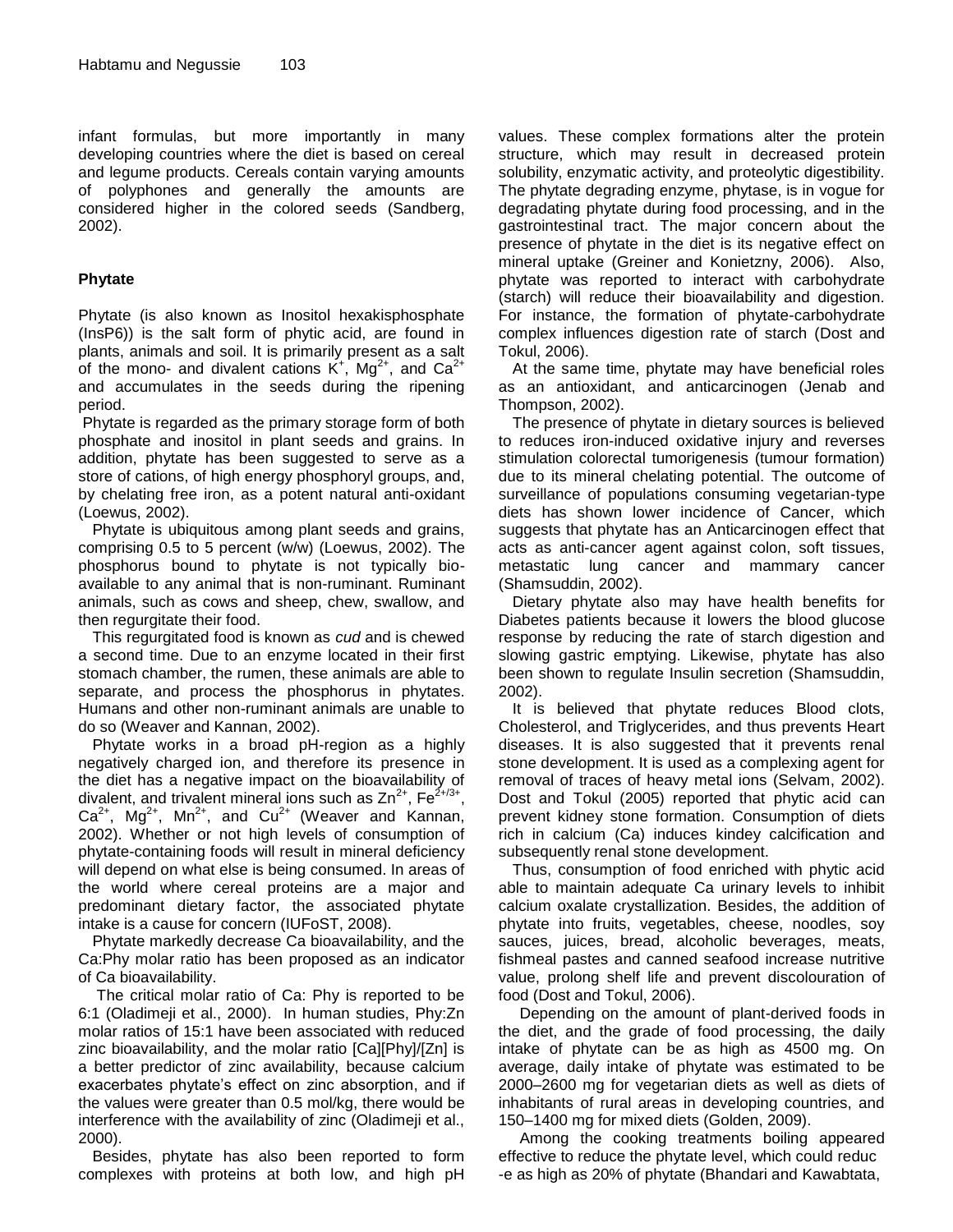2004).

#### **Oxalate**

A salt formed from oxalic acid (chemical formula HOOC-COOH) is known as an Oxalate: for example, Calcium oxalate, which has been found to be widely distributed in plants (Liebman, 2002). Strong bonds are formed between oxalic acid, and various other minerals, such as Calcium, Magnesium, Sodium, and Potassium. This chemical combination results in the formation of oxalate salts. Some oxalate salts, such as sodium and potassium, are soluble, whereas calcium oxalate salts are basically insoluble. The insoluble calcium oxalate has the tendency to precipitate (or solidify) in the Kidneys or in the Urinary tract, thus forming sharpedged calcium oxalate crystals when the levels are high enough. These crystals play a role to the formation of kidney stones formation in the urinary tract when the acid is excreted in the urine (Noonan and Savage, 1999).

Higher content of oxalate can bind to calcium present in food, thereby rendering calcium unavailable for normal physiological, and biochemical role such as the maintenance of strong bone, teeth, cofactor in enzymatic reaction, nerve impulse transmission, and as clotting factor in the blood. The calcium oxalate, which is insoluble, may also precipitate around soft tissues such as the kidney, causing kidney stones. Though loss of calcium leads to degeneration of bones, teeth, and impairment of blood clotting process (Umaru *et al.,*  2007).

When oxalic acid is consumed, it irritates the lining of the gut, and can prove fatal in large doses. Currently, patients are advised to limit their intake of foods with a total intake of oxalate not exceeding 50–60 mg per day (Massey, *et al*., 2001). Oxalic acid is a common and wide-spread component of most plant families. While the levels of this acid in these plants are generally low, it is the high concentrations in the leaves, and conus of plants consumed daily that are of concern.

Oxalate is an anti-nutrient which under normal conditions is confined to separate compartments. However, when it is processed and/or digested, it comes into contact with the nutrients in the gastrointestinal tract (Liebman *et al*., 2011). When released, oxalic acid binds with nutrients, rendering them inaccessible to the body. If food with excessive amounts of oxalic acid is consumed regularly, nutritional deficiencies are likely to occur, as well as severe irritation to the lining of the gut. In ruminants oxalic acid is of only minor significance as an anti-nutritive factor since ruminal micro-flora can readily metabolize soluble oxalates, and to a lesser extent even insoluble Ca oxalate. While the importance of the anti-nutritive activity of oxalic acid has been recognized for over fifty years it may be a subject of interest to nutritionists in the future (Reyers and Naude, 2012).

The values of oxalate changes as a result of processing. Soaking and cooking of foodstuffs high in oxalate will reduce the oxalate content by leaching. Boiling may cause considerable skin rupture, and facilitate the leakage of soluble oxalate into cooking water; this may be the possible reason to observed high reduction in oxalate level upon boiling (Bhandari, and Kawabata, 2004). It is reported that boiling affects the highest reduction in oxalate (82.1% reduction after boiling for 40min as opposed to roasting and steeping those reduce 61.9% after 40-45 min and 43.3% after 24 years, respectively (Abratt and Reid, 2010).

Oxalic acid forms water soluble salts with  $Na<sup>+</sup>$ , K<sup>+</sup>, and  $NH_4^+$  ions, it also binds with Ca<sup>2+</sup>, Fe<sup>2+</sup>, and Mg<sup>2+</sup> rendering these minerals unavailable to animals. However  $Zn^{2+}$  appears to be relatively unaffected. In plants with a cell sap of approximately pH 2, such as some species of *Oxalis* and *rumex* oxalate exists as the acid oxalate  $(HC_2O_4)$ , primarily as acid potassium oxalate. In plants with a cell sap of approximately pH 6, such as some plants of goosefoot family it exists as oxalate  $(C_2O_4)^{2}$  ion usually as soluble sodium oxalate and insoluble calcium and magnesium oxalates. Calcium oxalate is insoluble at a neutral or alkaline pH, but freely dissolves in acid. (Noonan and Savage, 1999).

Oxalate can be found as soluble and insoluble forms in plants. Soluble salts are formed when oxalate binds with potassium, sodium and magnesium (magnesium oxalate is less soluble than the potassium and sodium salts) while insoluble salts are produced when the oxalate binds with calcium and iron. Oxalate can also be found as free oxalic acid. Cooking can reduce the soluble oxalate content of many common vegetables, but not the insoluble fraction, if the cooking water containing some of the leached soluble oxalate is discarded (Poeydomenge *et al.*, 2007).

Oxalate can be found in relatively small amounts in many plants and its distribution within plants is also uneven, in general oxalate content is highest in leaves followed by the seeds it is the lowest in the steams. Oxalic acid concentrations tend to be higher in plants than in meats, which can be considered oxalate free planning low oxalate diets. Although many plants have calcium oxalate crystals in their leaves, stems and roots, aroids are known to have these in their corms, rhizomes, etc. in extremely high concentrations (Horrocks, *et al.*, 2008).

In view of this**,** the importance of the oxalate content of an individual plant product in limiting total dietary Ca availability is of significance only when the ratio, oxalate:Ca is greater than 1, since under these circumstances the oxalate has the potential to complex not only the Ca contained in the plant but also that derived from other food sources (Noonan and Savage, 1999).

In addition to ingestion of food, mainly oxalic acid- or oxalate containing plants, these compounds may also be formed in the body as a result of the normal metalbo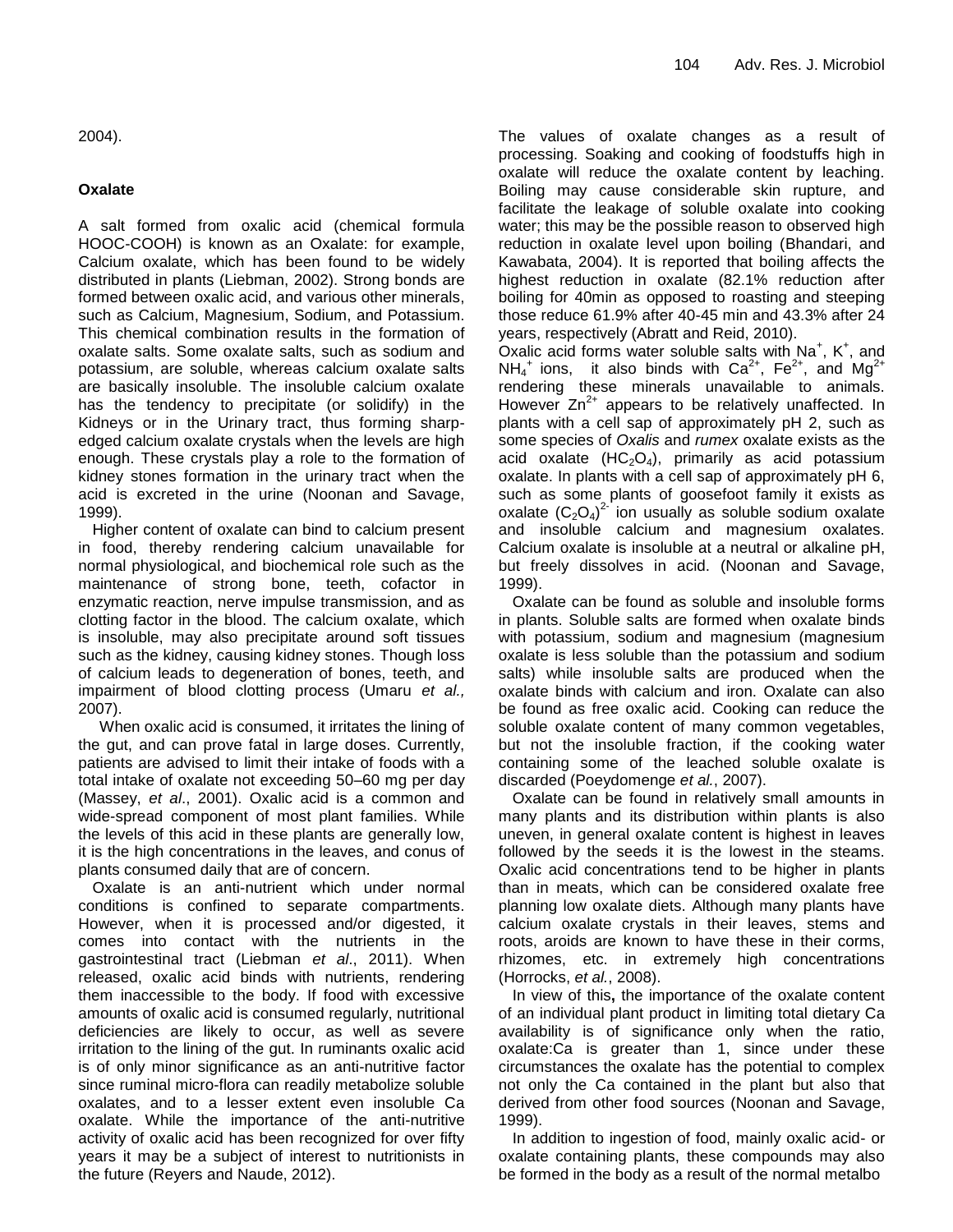-lism and biotransformation of ethylene glycol and several other compounds, such as glycolaldehyde, ascorbic acid, xylitol, glycerol, or glycoxylic acid (Horrocks, *et al.*, 2008).

In humans, the majority of oxalate is absorbed in the proximal portion of the gastrointestinal tract, with both active and passive uptake mechanisms. In food, oxalic acid is typically found as soluble sodium or potassium oxalate; insoluble calcium oxalate; or magnesium oxalate, which is also poorly soluble in water. The absorption rates of oxalate from different foods (bioavailability) range from 2 to 15%; and this process is likely dependent on a number of factors, including, among others, presence of divalent cations such as calcium and magnesium that can bind oxalate within the gastrointestinal tract, the proportion of total dietary oxalate in a soluble form under different pH conditions in the intestinal tract, and presence of oxalatedegrading bacteria in the gut (Massey, *et al*., 2001).

Humans lack the enzymes needed to metabolize endogenous and dietary oxalate. It is well established that little oxalate catabolism occurs after absorption and >90% of absorbed oxalate can be recovered in the urine within 24-36 h after ingestion. Participation of anaerobic bacteria such as Oxalobacter formigenes is relevant to understand the bioavailability of oxalate for most animal species, human beings included. These intestinal bacteria can degrade up to 40% of the ingested oxalate to nontoxic substances (Liebman *et al*., 2011).

Elimination of oxalic acid and oxalates can differ, depending on the chemical form and the metabolic processes. Therefore, insoluble calcium oxalate formed in the gastrointestinal tract can be eliminated in feces, or degraded by gastrointestinal bacteria (e.g., O. formigenes); and circulating oxalate can be eliminated through urine (Umaru *et al.,* 2007).

## **Saponins**

Saponins are secondary compounds that are generally known as non-volatile, surface active compounds which are widely distributed in nature, occurring primarily in the plant kingdom. The name "saponin" is derived from the Latin word sapo which means 'soap', because saponin molecules form soap-like foams when shaken with water. They are structurally diverse molecules that are chemically referred to as triterpene and steroid glycosides. They consist of nonpolar aglycones coupled with one or more monosaccharide moieties (Oleszek, 2002). This combination of polar and non-polar structural elements in their molecules explains their soap-like behaviour in aqueous solutions.

The structural complexity of saponins results in a number of physical, chemical, and biological properties, which include sweetness and bitterness (Kitagawa, 2002), foaming and emulsifying properties, pharmacological and medicinal properties, haemolytic

properties, as well as antimicrobial, insecticidal, and molluscicidal activities (Sparg et al., 2004). Saponins have found wide applications in beverages and confectionery, as well as in cosmetics (Uematsu et al., 2000) and pharmaceutical products (Sparg et al., 2004). Due to the presence of a lipid-soluble aglycone and water soluble sugar chain(s) in their structure (amphiphilic nature), saponins are surface active compounds with detergent, wetting, emulsifying, and foaming properties (Wang et al., 2005).

Saponins were treated as toxic because they seemed to be extremely toxic to fish and cold-blooded animals and many of them possessed strong hemolytic activity (Price *et al*., 2001). Saponins, in high concentrations, impart a bitter taste and astringency in dietary plants. The bitter taste of saponin is the major factor that limits its use. In the past, saponins were recognized as antinutrient constituents, due to their adverse effects such as for growth impairment and reduce their food intake due to the bitterness and throat-irritating activity of saponins (John *et al*., 2004). In addition, saponins were found to reduce the bioavailability of nutrients and decrease enzyme activity and it affects protein digestibility by inhibit various digestive enzymes such as trypsin and chymotrypsin (Simee W,2011).

Saponins are attracting considerable interest as a result of their beneficial effects in humans. Recent evidence suggests that saponins possess hypocholesterolemic, immunostimulatory, and anticarcinogenic properties (Oleszek, 2002). In addition, they reduce the risk of heart diseases in humans consuming a diet rich in food legumes containing saponins. Saponin-rich foods are important in human diets to control plasma cholesterol, preventing peptic ulcer, osteoporosis and to reduce the risk of heart disease (Kao *et al.*, 2008). Saponins are used as adjuvants in viral (*e.g., Quillaja saponaria-*21) and bacterial vaccine (*e.g., Quillaja* saponins) applications (John *et al*., 2004). A high saponin diet can be used in the inhibition of dental caries and platelet aggregation, in the treatment of hypercalciuria in humans, and as an antidote against acute lead poisoning (Uematsu et al., 2000). In epidemiological studies, saponins have been shown to have an inverse relationship with the incidence of renal stones.

## **Lectins**

Lectin comes from the Latin word "legere", which means "to select". Lectins have the ability to bind carbohydrates. Nowadays, proteins that can agglutinate red blood cells with known sugar specificity are referred to as "lectins" (Fereidoon S., 2014). The name "hemagglutinins" is used when the sugar specificity is unknown. Lectins and hemagglutinins are proteins/glycoproteins, which have at least one noncatalytic domain that exhibits reversible binding to specific monosaccharides or oligosaccharides. They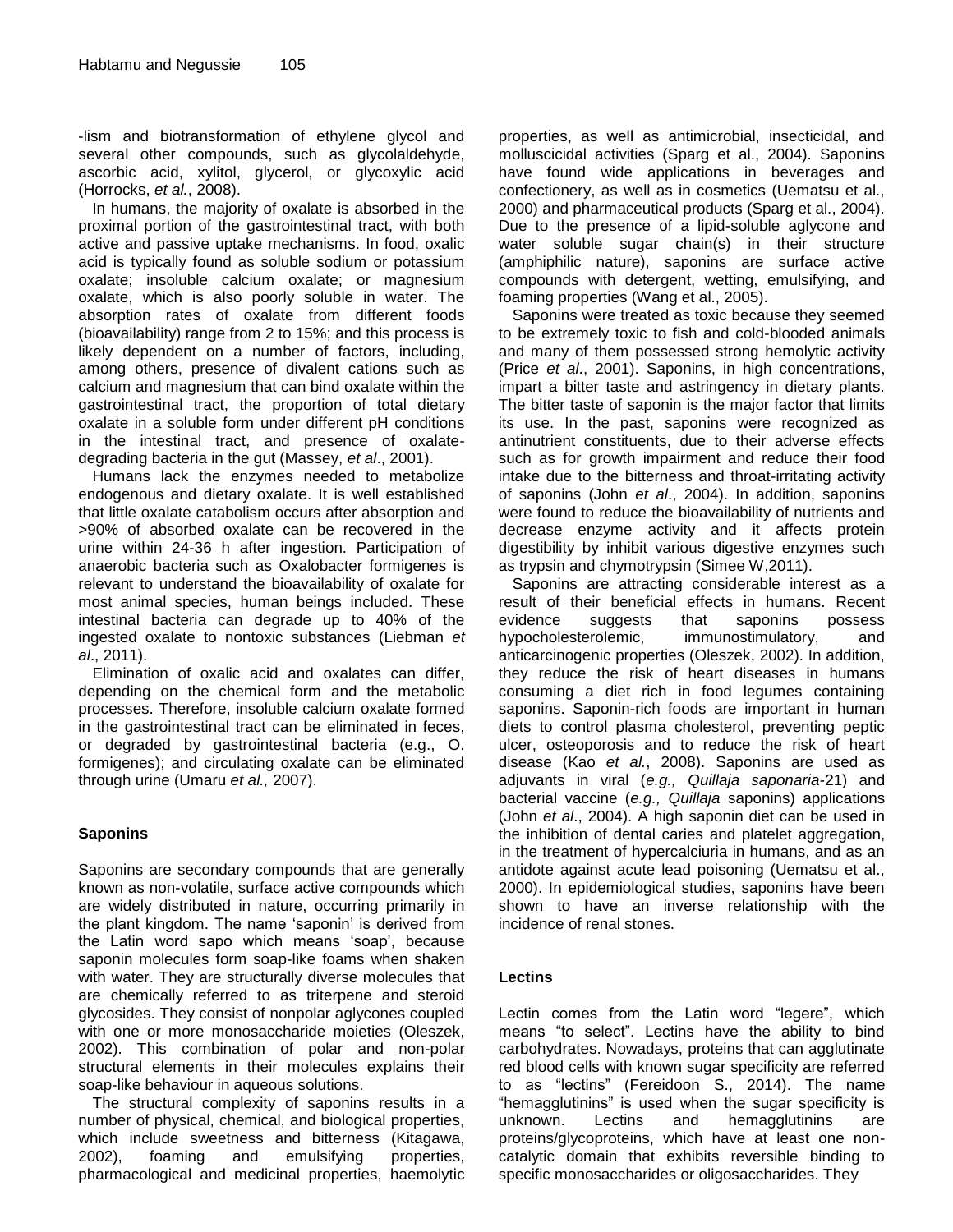can bind to the carbohydrate moieties on the surface of erythrocytes and agglutinate the erythrocytes, without altering the properties of the carbohydrates (Sze Kwan Lam & Tzi Bun Ng, 2013).

Lectins are glycoproteins widely distributed in legumes and some certain oil seeds (including soybean) which posses an affinity for specific sugar molecules and are characterized by their ability to combine with carbohydrate membrane receptors. Lectins have the capability to directly bind to the intestinal muscosa, interacting with the enterocytes and interfering with the absorption and transportation of 0.01% free gossypol within some low-gossypol cotton nutrients (particularly carbohydrates) during digestion and causing epithelial lesions within the intestine. Although lectins are usually reported as being labile, their stability varies between plant species, many lectins being resistant to inactivation by dry heat and requiring the presence of moisture for more complete destruction (Boehm and Huck, 2009).

Lectins have become the focus of intense interest for biologists and in particular for the research and applications in agriculture and medicine. These proteins with unique characteristics have found use in diverse fields of biology and as more lectins are being isolated and their role in nature elucidated, they continue to occupy an important place in agricultural and therapeutic areas of research (Sze Kwan Lam & Tzi Bun Ng, 2013).

Lectins are carbohydrate binding proteins present in most plants, especially seeds like cereals, beans, etc., in tubers like potatoes and also in animals. Lectins selectively bind carbohydrates and importantly, the carbohydrate moieties of the glycoproteins that decorate the surface of most animal cells. Dietary lectins act as protein antigens which bind to surface glycoproteins (or glycolipids) on erythrocytes or lymphocytes (Sauvion *et al*., 2004). They function as both allergens and hemagglutinins and are present in small amounts in 30% of foods, more so in a wholegrain diet. Lectins have potent *in vivo* effects. When consumed in excess by sensitive individuals, they can cause 3 primary physiological reactions: they can cause severe intestinal damage disrupting digestion and causing nutrient deficiencies; they can provoke IgG and IgM antibodies causing food allergies and other immune responses (Boehm and Huck, 2009) and they can bind to erythrocytes, simultaneously with immune factors, causing hemagglutination and anemia. Of the 119 known dietary lectins, about half are panhemagglutinins, clumping all blood types. The remainder are blood-type specific. In general, lectins alter host resistance to infection, cause failure to thrive and can even lead to death in experimental animals (Vasconcelos and Oliveira, 2004).

Lectins are found in a wide range of vegetables and some fruits. In humans they have been reported to cause damage, including mass food poisoning from raw or under-cooked kidney beans and hemolytic anemia and jaundice from Mexican fava beans in Glucose-6- Phosphate dehydrogenase deficient individuals (Sauvion *et al*., 2004). Plant lectins that are not efficiently degraded by digestive enzymes and that have an affinity for the surface of gut epithelial cells, such as those present in the Leguminosae family, can be poisonous (Fereidoon S., 2014). Acute symptoms following ingestion include nausea, vomiting and diarrhea. Long-term intake in rodent models is characterized by increased cell turnover, gut hyperplasia and weight loss. Areas of epithelial cell necrosis and even zones of complete epithelial cell denudation are seen in biopsies of the stomach and intestine of mammals and insects (Sauvion *et al*., 2004) fed plant lectins. Indeed, the plant lectin may function as a natural insecticide. Epithelial cell microvilli particularly are affected by lectin exposure, which initiates disruption and shedding of these membrane rich surface projections. Confusingly, however, when cells are treated with lectins *in vitro*, even at very high doses, necrosis is not observed, though many other responses have been noted including mitogenesis, vacuole formation and inhibition of exocytosis (Boehm and Huck, 2009).

Until recently the main use of lectins was as histology and blood transfusion reagents, but in the past few decades it has been realised that many lectins are toxic, inflammatory, or both; resistant to cooking and digestive enzymes and present in much of our food (Van Damme *et al*., 2010). It is thus no surprise that they sometimes cause "food poisoning." But the really disturbing finding came with the discovery in 1999 that some food lectins get past the gut wall and deposit themselves in distant organs. So they could be one of the important environmental factors that cause real life diseases. The edible portions of fresh and processed foods show lectin activity including such common foods as salad ingredients, fruits, spices, dry cereals and roasted nuts. Many of the other food plants have been shown to contain phytohemagglutinins (Nachbar *et al*., 2000). While, in most cases, the significance of the latter is somewhat obscured since the non edible parts of the plant have been tested, nevertheless, it is quite apparent that exposure to dietary lectins is a frequent and widespread event. Although both cooking and the normal digestive processes might be expected to blunt or abrogate dietary lectin activity, this need not necessarily be the case. Liener (Liener, 2003) has pointed out that dry heat may not completely destroy lectin activity. This phenomenon is clearly illustrated in the finding of hemagglutinating activity in the processed wheat germ, peanuts and dry cereals.

In addition, several of the lectins have been found to be resistant to proteolytic digestion e.g., wheat germ agglutinin, tomato lectin, navy bean lectin and when looked for, have been recovered intact in stool (Brady *et al*., 2007). Ingestion of lectins also has major cholecystokinin-mediated effects on gastrointestinal function and growth. It can be said that at least some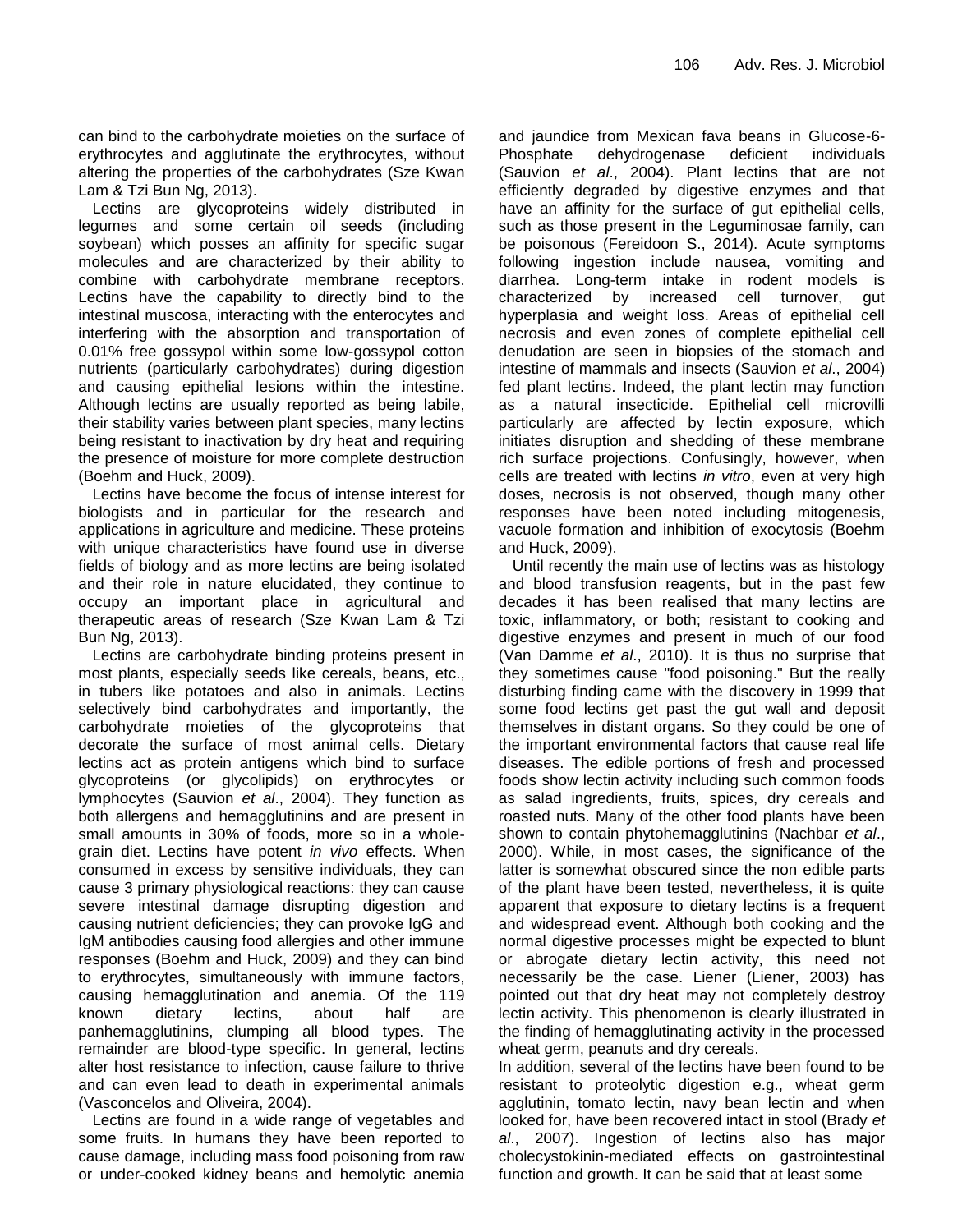lectins in foodstuffs will survive one or both degradative processes to interact with cells, secretions and microflora of the digestive tract resulting in, as yet unknown, functional consequences. Given the significant exposure of the populace to dietary lectins and the unusual breadth of biological activities potentially affected, it is obvious that future investigations of their nutritional effects will have to encompass a wider spectrum of functional parameters than heretofore tested (Boehm and Huck, 2009).

In general, the toxicity of lecitns arises from their biding with the specific receptor sites on the epithelial cells of the intestinal mucosa with subsequent lesion and abnormal development of microvillae (Brady *et al*., 2007). The consumption of lectin-containing foods may lead to endogenous loss of nitrogen and protein utilization. The carbohydrates and proteins that are undigested and unabsorbed in the small intestines reach the colon where they are fermented by the bacterial flora to short-chain fatty acids and gases. These may in turn contribute to some of the gastrointestinal symptoms associated with the intake of raw beans or purified lectins. The lectin-induced disruption of the intestinal mucosa may allow entrance of the bacteria and their endotoxins to the blood stream and cause toxic response*.* Lectins may also be internalized directly and cause systemic effects such as increased protein catabolism and breakdown of stored fat and glycogen, and disturbance in mineral metabolism (Fereidoon S, 2014).

## **Alkaloids**

Alkaloids are one of the largest groups of chemical compounds synthesised by plants and generally found as salts of plant acids such as oxalic, malic, tartaric or citric acid. Alkaloids are small organic molecules, common to about 15 to 20 per cent of all vascular plants, usually comprising several carbon rings with side chains, one or more of the carbon atoms being replaced by nitrogen. They are synthesized by plants from amino acids. Decarboxylation of amino acids produces amines which react with amine oxides to form aldehydes. The characteristic heterocyclic ring in alkaloids is formed from Mannich-type condensation from aldehyde and amine groups (Watkins *et al.,* 2004).

The chemical type of their nitrogen ring offers the means by which alkaloids are subclassified: for example, glycoalkaloids (the aglycone portion) glycosylated with a carbohydrate moiety. They are formed as metabolic by-products. Insects and hervibores are usual1y repulsed by the potential toxicity and bitter taste of alkaloids (Finotti *et al.,* 2006*).*

Tubers of the common potato *(Solanum tuberosum)*  have a natural content of the two toxic and bitter glycoalkaloids (GA) a-solanine and a-chaconine (Finotti *et al.,* 2006). The levels are normally low and without adverse affects on food safety and culinary quality.

However, consumption of potato tubers with unusual1y high GA contents (300-800 mg kg-I) has occasionally been associated with acute poisoning, including gastrointestinal and neurological disturbances, in man. Tuber GA levels are inheritable and can vary considerably between different species. Environmental factors experienced by tubers during germination, growth, harvest and storage may affect GA levels further (Jadhav *et al.,* 2009)*.*

Alkaloids are considered to be anti-nutrients because of their action on the nervous system, disrupting or inappropriately augmenting electrochemical transmission. For instance, consumption of high tropane alkaloids will cause rapid heartbeat, paralysis and in fatal case, lead to death. Uptake of high dose of tryptamine alkaloids will lead to staggering gate and death. Indeed, the physiological effects of alkaloids have on humans are very evident. Cholinesterase is greatly inhibited by glycoalkaloids, which also cause symptoms of neurological disorder. Other toxic action includes disruption of the cell membrane in the gastrointestinal tract (Friedman *et aI.,* 2003).

Alkaline pH conditions generally enhance absorption of glycoalkaloids, where binding with sterols in cell membranes causes extra disruption. Lethal doses for humans range between 3 and 6 mg/kg body weight, although susceptibility varies considerably among individuals. A dose of more than 2 mg/kg is usually considered toxic. Korpan *et al.* (2004) identified poison symptoms as including vomiting, dianhoea, abdominal pain, apathy, weakness and unconsciousness. Nicotine, caffeine, quinine and strychnine are well-known examples of alkaloids. Randolph (2008) claimed that alkaloids in food might well be at least partially responsible for the food-allergy effect of addition, where withdrawal from the food causes disagreeable symptoms. As an illustration, lower dose of alkaloids mediate important pharmacological activities, such as analgesic, reducing blood pressure, killing tumour cells, stimulating circulation and respiration (Simee W, 2011).

## **Protease Inhibitors**

Protease inhibitors are widely distributed within the plant kingdom, including the seeds of most cultivated legumes and cereals. Protease inhibitors are the most commonly encountered class of antinutritional factors of plant origin. Protease inhibitors have the ability to inhibit the activity of proteolytic enzymes within the gastrointestinal tract of animals (Liener and Kakade, 1980). Due to their particular protein nature, protease inhibitors may be easily denatured by heat processing although some residual activity may still remain in the commercially produced products. The antinutrient activity of protease inhibitors is associated with growth inhibition and pancreatic hypertrophy. Potential beneficial effects of protease inhibitors remain unclear, although lower incidences of pancreatic cancer have been observed in populations where the intake of soybe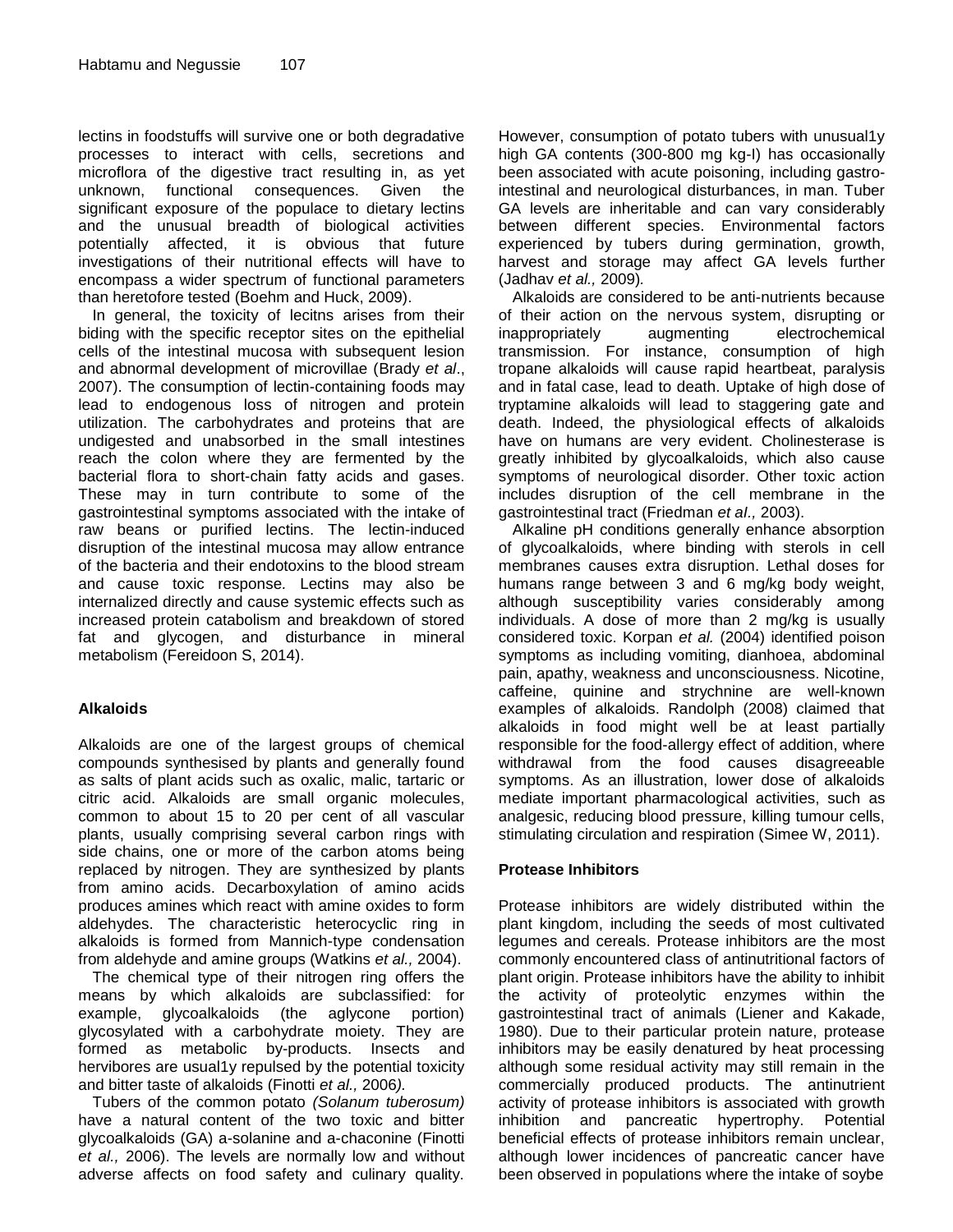-an and its products is high (Hathcock, 1991). While protease inhibitors have been linked with pancreatic cancer in animal studies, they may also act as anticarcinogenic agents. The Bowman-Birk inhibitors derived from soybean have been shown to inhibit or prevent the development of chemically-induced cancer of the liver, lung, colon, oral and esophagus (Witschi, 1999).

Trypsin inhibitor and chymotrypsin inhibitor are protease inhibitors occurring in raw legume seeds. Trypsin inhibitors that inhibit the activity of the enzymes trypsin and chymotrypsin in the gut, thus preventing protein digestion, are found in many plant species mainly in different grain legumes. Trypsin inhibitors are a unique class of proteins found in raw soybeans that inhibit protease enzymes in the digestive tract by forming indigestible complexes with dietary protein. These complexes are indigestible even in the presence of high amounts of digestive enzymes. Protease inhibitors reduce trypsin activity and to a lesser extent chymotrypsin; therefore impairing protein digestion by monogastric animals and some young ruminant animals (Liener, 2005).

Since the pancreas is responsible for the production of most digestive enzymes any substance that affects the pancreatic function will evidently influence nutrient digestibility and availability (Mushtaq, 2000). There are many plant derived trypsin inhibitors. Most of these inhibitors differ in their specificity. Many can inhibit one or two enzymes. Different forms of inhibitor may be present in the same seed, and most of the inhibitors can inhibit trypsin, but they may also inhibit chymotrypsin. The two main classes of protease inhibitors found in soybeans are Kunitz and Bowman-Birk. Bhattacharyya *et al*., (2007) identified Bowman Birk Type iubibitors as " ... usually 8-kDa proteins with seven disulfide bridges ... " and Kunitz Type as " ... 20 kDa proteins with just two disulfide linkages".

The Kunitz trypsin inhibitors bind the trypsin enzyme in a 1:1 molar ratio. The Kunitz inhibitor family was the first family to be isolated. It is a peptide comprising 181 amino acids containing two disulfide bridges with a molecular weight of about 20-kDa. As this inhibitor inhibits trypsin stoichiometrically to form a stable complex, it is known as a single-headed inhibitor. It primarily inhibits trypsin, but it can weakly inhibit chymotrypsin. It is inactivated by heat and by gastric juices (Birk et al., 2008).

In contrast, the Bowman-Birk trypsin inhibitors have two binding sites; one binds trypsin and the other binds chymotrypsin. The Bowman-Birk inhibitor family is widely distributed in legume seed. It is a smaller peptide molecule and contains 71 amino acids. It contains a high level of cystine and has seven disulfide bridges. The molecular weight is about 8-KDa. It is a doubleheaded molecule and inhibits both trypsin and chymotrypsin at two different binding sites. Bowman– Birk inhibitors are resistant to gastric juices and to proteolytic enzymes. There is also a suggestion that they may be resistant to breakdown by heat (Birk et al., 2008).

#### **Amylose Inhibitors**

Amylase inhibitors are also known as starch blockers because they contain substances that prevent dietary starches from being absorbed by the body. Starches are complex carbohydrates that cannot be absorbed unless they are first broken down by the digestive enzyme amylase and other secondary enzymes. Pigeon peas have been reported to contain amylase inhibitors. These inhibitors have been found to be active over a pH range of 4.5-9.5 and are heat labile (Marshall and Lauda, 2007).

Amylase inhibitors inhibit bovine pancreatic amylase but fail to inhibit bacterial, fungal and endogenous amylase. Pigeon pea amylase inhibitors are synthesized during late seed development and also degraded during late germination. Amylase inhibitors are also very heat labile and have been reported as having hypoglycemic effects. However, instability of this inhibitor under the conditions of the gastrointestinal tract resulted in failure to reduce insulin responses and increase the caloric output of food by using them as starch blocker tablets (Giri and Kachole, 2004)*.*

## **Cyanogenic Glycosides**

The cyanogenic glycosides belong to the products of secondary metabolism, to the natural products of plants. These compounds are composed of an ahydroxynitrile type aglycone and of a sugar moiety (mostly D-glucose). Cyanogenic glucosides (ahydroxynitrile glucosides) are derived from the five protein amino acids Val, Ile, Leu, Phe and Tyr and from the nonproteinogenic amino acid cyclopentenyl glycine. Although derived from six different building blocks, they constitute a very small class with around 50 different known structures. A number of plant species produce hydrogen cyanide (HCN) from cyanogenic glycosides when they are consumed. These cyanogens are glycosides of a sugar, often glucose, which is combined with a cyanide containing aglycone. Cyanogenic glucosides are classified as phytoanticipins. Their general function in plants is dependent on activation by b-glucosidases to release toxic volatile HCN as well as a ketones or aldehydes to fend off herbivore and pathogen attack (Zagrobelny , et al., 2004).

Cyanogenic glycosides or cyanoglycosides account for approximately 90% of the wider group of plant toxins known as cyanogens. The key characteristic of these toxins is cyanogenesis, the formation of free hydrogen cyanide, and is associated with cyanohydrins that have been stabilised by glycosylation (attachment of sugars) to form the cyanogenic glycosides. Hydrogen cyanide inactivates the enzyme cytochrome oxidase in the mitoc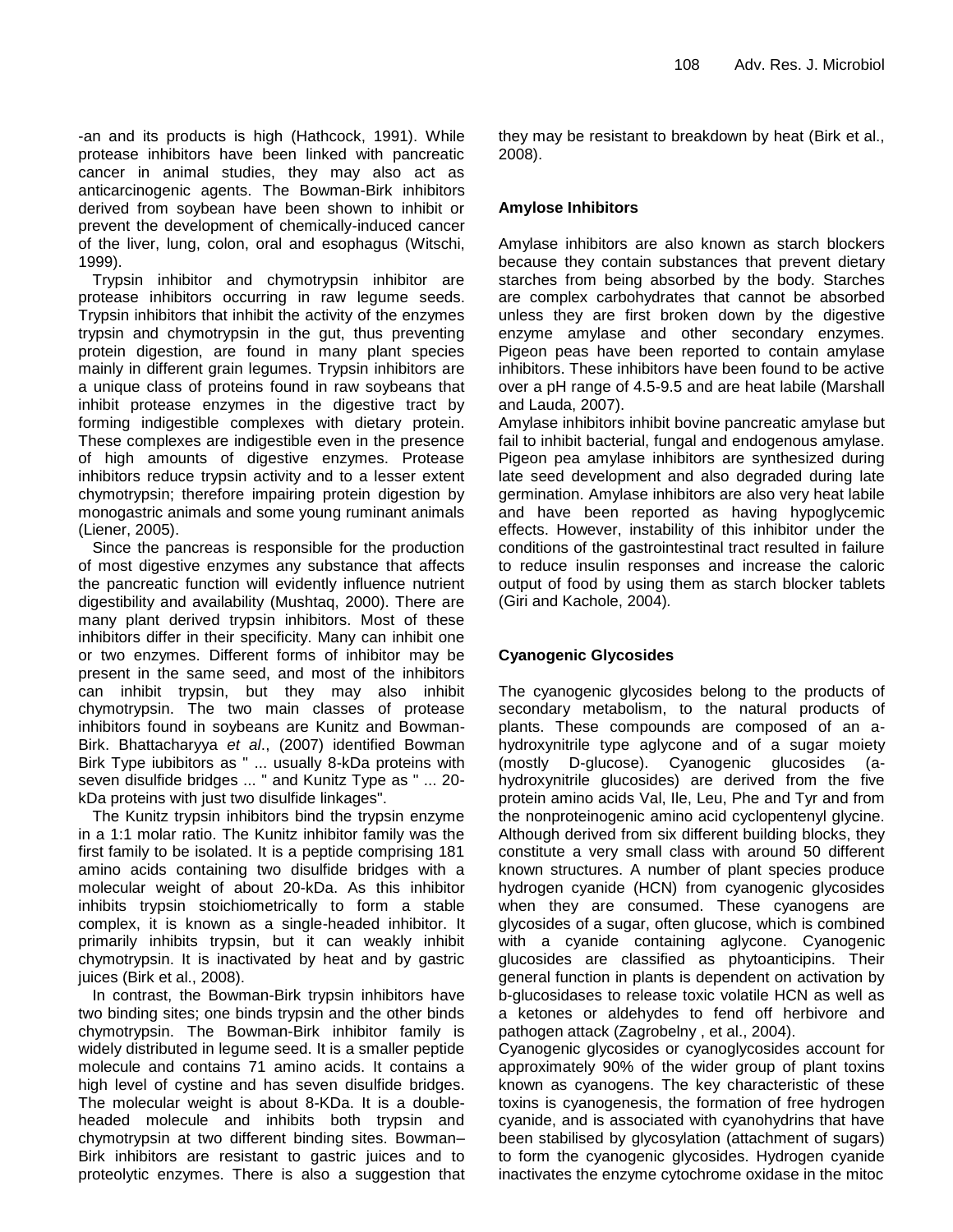-hondria of cells by binding to the  $Fe<sup>3+</sup>/Fe<sup>2+</sup>$  contained in the enzyme. This causes a decrease in the utilization of oxygen in the tissues. Cyanide causes an increase in blood glucose and lactic acid levels and a decrease in the ATP/ADP ratio indicating a shift from aerobic to anaerobic metabolism. Cyanide activates glycogenolysis and shunts glucose to the pentose phosphate pathway decreasing the rate of glycolysis and inhibiting the tricarboxylic acid cycle. Hydrogen cyanide will reduce the energy availability in all cells, but its effect will be most immediate on the respiratory system and heart (Jones et al., 2000).

Cyanogenic glucosides are widely distributed in the plant kingdom and more than 2500 different plant species have been reported to contain cyanogenic glucosides including cassava (Manihot esculenta), linseed (Linum usitatissmium), various sorghums (Sorghum spp) and white clover (Trifolium repens). Lesser quantities are found in the kernels of such plants as almonds (Amygdalus communis), apricots (Prunus armeniaca), peaches (Prunus persica), and apples (Malus sylvestris) (Zagrobelny, 2008).

When plant material containing the glycoside is consumed, it is broken down by a b-glucosidase to produce a sugar and an aglycone. The aglycone is then acted upon by a hydroxynitrile lyase to produce cyanide and an aldehyde or a ketone. As cyanide is extremely toxic, one of the most obvious symptoms is death. In the body, cyanide acts by inhibiting cytochrome oxidase, the final step in electron transport, and thus blocks ATP synthesis. Prior to death, symptoms include faster and deeper respiration, a faster irregular and weaker pulse, salivation and frothing at the mouth, muscular spasms, dilation of the pupils, and bright red mucous membranes (Bjarnholt, 2008).

In Africa, where many people consume cassava on a regular basis, many members of the human population are regularly exposed to low levels of cyanide in their diet. This is associated with a condition called tropical ataxic neuropathy. Symptoms include neurological disturbances, which affect vision, hearing, and the peripheral nervous system. There are also raised levels of blood thiocyanate and goiter. Cassava consumption, combined with protein deficiency, which is often common in societies that consume large amounts of starchy tubers, can lead to reduced glucose tolerance and diabetes. There is some evidence that the symptoms can be partially alleviated by the administration of vitamin B12 and methionine (Tattersall et al., 2001).

The toxicity of a cyanogenic plant depends primarily on the potential concentration of hydrogen cyanide that may be released upon consumption. If the cyanogenic plant is inadequately detoxified during processing or preparation of the food, the potential hydrogen cyanide concentration which may be released can still be high. Upon consumption of a cyanogenic plant, β-glycosidase will be released during digestion and remain active until deactivated by the low pH of the stomach. This enzyme will hydrolyse the cyanogenic glycoside and release at least part of the potential hydrogen cyanide content of the plant (World Health Organization, 2010).

# **Chlorogenic Acids**

Chlorogenic acids are family of esters formed between trans-cinnamic and quinic acid. Usually the individual chlorogenic acid is formed between caffeic acid and qunnic acid.

Chlorogenic acids are known for their contribution to the final acidity, astringency and bitterness of the beverage. Sunflower meal contains high levels of chlorogenic acid, a tannin like compound that inhibits activity of digestive enzymes including trypsin, chymotrypsin, amylase and lipase (Clifford, 2003). Because chlorogenic acid is uncondensed and non-hydrolyzable, its content of 1% or more of a total of 3-3.5% phenolic compounds in sunflower meal is not reported in tannin assays. Chlorogenic acid is also a precursor of ortho-quinones that occur through the action of the plant enzyme polyphenol oxidase. These compounds then react with the polymerize lysine during processing or in the gut. Although the toxic effects of chlorogenic acid can be counteracted by dietary supplementation with methyl donors such as choline and methionine. Chlorogenic acid is reported to be readily removed from sunflower seeds using aqueous extraction methods (Dominguez *et al*., 2008).

## **Toxic Amino acids**

A wide range of toxic non-protein amino acids occur in the foliage and seeds of plants. These toxic non-protein amino acids appear to play a major role in determining the nutritional value of a number of tropical legumes. It has been proposed that these amino acids act antagonistically towards certain nutritionally important amino acids (Akande *et al*., 2010). Luo *et al*., (2000) suggested that the metabolic pathways culminating in the synthesis of certain non-protein amino acids might reflect subtle alteration in the genome responsible for directing the formation of crucial amino acids. Luo *et al*., (2000) also reported that while non-protein amino acids function primarily as storage metabolites, they may also provide an adaptive advantage to the plants, for example to render the plant less susceptible to attack by various animals and lower plants. Some of these toxic amino acids includes; mimosine and canavanine.

Mimosine, a toxic non-protein amino acid structurally similar to tyrosine, is contained in the legume *Leucaena leucocephala* (D"Mello, 2000). Mimosine a pyridoxal antagonist, which inhibits DNA replication and protein synthesis; thus, it may elicit defleecing by arresting cell division in the follicle bulb. In monogastric animals, mimosine causes poor growth, alopecia and reproductive problems. The major symptoms of toxicity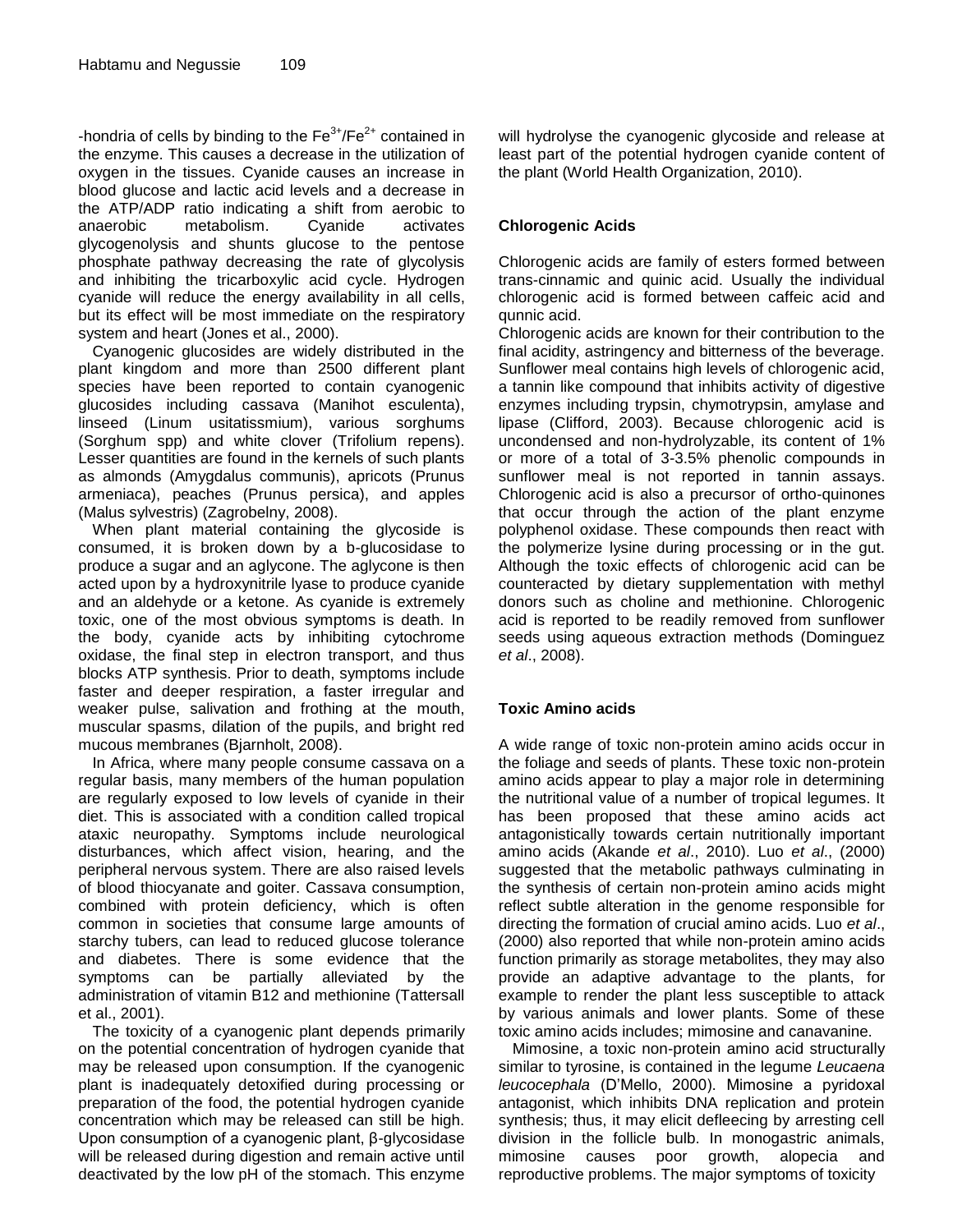of mimosine are poor growth, loss of hair and wool, lameness, mouth and oesophageal lesions, depressed serum thyroxine level and goitre (Akande *et al*., 2010).

The toxic, non-protein amino acid, canavanine, occurs widely in unbound form in various legume plants, constituting up to 63 g/kg dry weight of the seed. Canavanine is believed to exert its toxic influence by virtue of its structural similarity with the nutritionally indispensable amino acid, arginine.

Canavanine may antagonize arginine and interfere with Ribonucleic Acid (RNA) metabolism (Luo *et al*., (2000). Canavanine has been demonstrated to reduce feed intake of non- hydrogenruminants but this was observed only at the equivalent of about 300 g/kg dietary level of raw faba bean (D"Mello, 2000).

## **Anti vitamin factors**

Anti-vitamin factors are a wide variety of compounds exhibiting anti-vitamin activity have been isolated from plants, including ) anti-vitamin A factor present in soybeans, which destroys carotene and is not readily destroyed by heat, ) antivitamin D factor present in soybeans, which interferes with calcium and phosphorus absorption in chicks, and is destroyed by autoclavinlg, ) anti-vitamin E factor present in kidney beans, soybeans, alfalfa'and field pea, causing liver necrosis and muscular dystrophy in chicks and lambs, and is destroyed by autoclaving, ) antivitamin K factor present in sweet clover, ) anti-thiamine factor called thiaminase present in cottonseed, linseed, mung bean, and mustard seed, ) anti-niacin factor present in sorghum, ) anti-pyridoxine factor present in linseed, which is destroyed by water extraction and autoclaving, and ) anti-vitamin  $B_{12}$  factor present in raw soybeans (Hill G.D., 2003).

## **Goitrogens**

Goitrogens are naturally occurring substances that can interfere with the function of the thyroid gland, have been found in legumes such as soybean and groundnut. Goitrogens get their name from the term 'goiter' which means the enlargement of the thyroid gland. They may act directly on the gland or indirectly by altering the regulatory mechanisms of the gland and peripheral metabolism and excretion thyroid glands (Fernando et al., 2012).

 If the thyroid gland has difficulty synthesizing thyroid hormone, it may enlarge to compensate for this inadequate hormone production. They have been reported to inhibit the synthesis and secretion of the thyroid hormones.

Since thyroid hormones play an important part in the control of body metabolism their deficiency results in reduced growth and reproductive performance. Goitrogenic effect have been effectively counteracted by iodine supplementation rather heat treatment (Akande *et al*., 2010).

# **CONCLUSION**

Factors that determine the nutritive value of foods are very complex. All available information, both qualitative and quantitative must be used in making judgments about the food value of particular plant species. The fact that a plant or part of a plant is eaten by human is only an indication of acceptability. Antinutritional factors in foods are responsible for the deleterious effects that are related to the absorption of nutrients and micronutrients which may interfere with the function of certain organs. Most of these antinutritional factors are present in foods of plant origin. Thus, the presence of cyanogenic glycosides, enzyme inhibitors, lectins, Tannins, alkaloids, and Saponnins in foods may induce undesirable effects in humans if their consumption exceeds an upper limit. Certain harmful effects might also be due to the breakdown products of these compounds. However, some antinutritional factors as well as their breakdown products may possess beneficial health effects if present in small amounts. The mechanism through which the antinutritional and beneficial effects of food antinutritional factors are exerted is the same. Thus, manipulating processing conditions, in addition to removing certain unwanted compounds in foods, may be required to eliminate the deleterious effects of antinutritional factors and take advantage of their health benefits. Health risk factors associated with antinutritional factors include: lack of knowledge of the tolerance levels to these compounds in the human organism, little available information on the degree of variation of individual risks and little knowledge with respect to the influence of environmental factors on the detoxification capacity of the human organism.

## **ACKNOWLEDGEMENT**

Authors would like to acknowledge all the Authors we used as references in preparing this review paper. The authors state that there is no conflict of interest.

## **REFERENCES**

- Abratt VR, Reid SJ (2010). Oxalate-degrading bacteria of the human gut as probiotics in the management of kidney stone disease. Adv. Appl. Microbiol. 72: 63– 87.
- Adeparusi EO (2001). Effect of processing on the nutrients and antinutrients of lima bean (*Phaseolus lunatus* L.) flour. *Nahrung/Food.* 4: 94-96.
- Akande K, Doma U, Adamu H (2010). Major Antinutrients Found in Plant Protein Sources: Their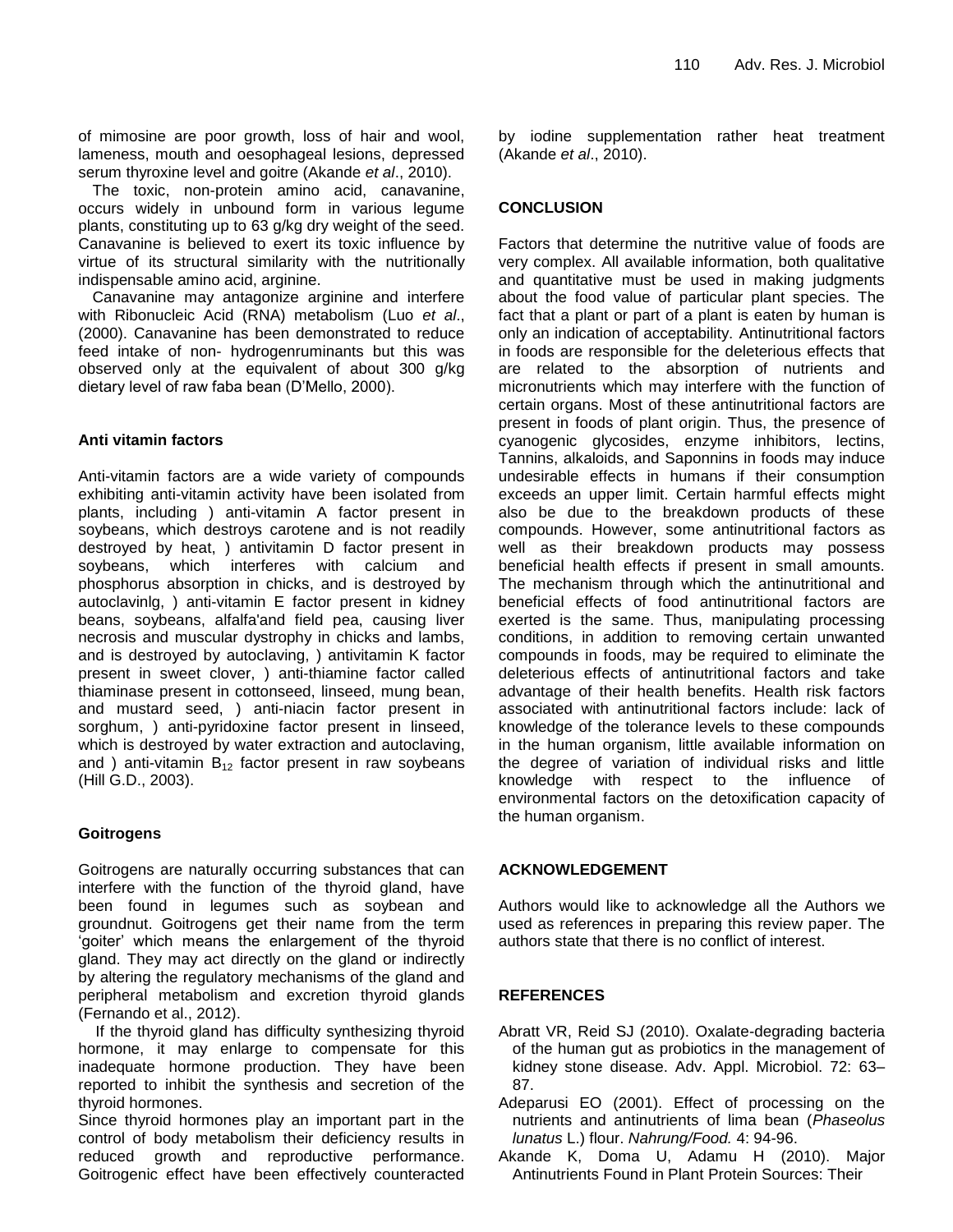Effect on Nutrition. Pakistan J. Nutri. 9 (8): 827-832, 2010.

- Aletor VA (2005). Anti-nutritional factors as nature's paradox in food and nutrition securities. Inaugural lecture series 15, delivered at The Federal University of Technology, Akure (FUTA).
- Anonymous (1973). Tannic acid gain. Food Cosmetol Toxicol. In: Toxicants naturally occurring in foods. National Academy of Sciences. Third Edition. Pp.112.
- Bhandari MR, Kawabata J (2004). Cooking effects on oxalate, phytate, trypsin, cyanide and amylase inhibitors of wild yam tubers of Nepal. *J. Food. Composition.Analysis.*19: 524–530.
- Bhattacharyya A, Rai S, Babu CR (2007). A trypsin and chymotrypsin inlnbitor from *Caesalpinia bonduc*  seeds: Isolation, characterization and insecticidal properties. *Plant. Physiol. Biochem.* 45**,** 169-177.
- Birk Y, Gertler AA, Khalef S (2008). A pure trypsin inhibitor from soybeans. Biochem. J. 87:281-284.
- Bjarnholt N, Moller BL (2008): Hydroxynitrile glucosides. Phytochemistry. 69:1947-1961.
- Boehm S, Huck S (2009). Presynaptic inhibition by concanavalin: Are alphalatrotoxin receptors involved in action potential-dependent transmitter release? J. Neurochem. 71: 2421-2430.
- Brady PG, Vannier AM, Banwell JG (2007). Identification of the dietary lectin, wheat germ agglutinin, in human intestinal contents. Gastroenterology, 75: 236.
- Bressani R, Elias EG (1980). The nutritional role of polyphnols in beans. In "Polyphenols in cereals and legumes", Ed. J.H., Hulse. IDRC, Canada. Pp 61
- Clifford H (2003). Evaluation of chlorogenic acid in coffee and tea. (Editor; C.E. Bodwell) Publishing Co., Inc., Westport, CT, Pp: 203.
- D"Mello JPF (2000). Anti-nutritional factors and mycotoxin. CAB International Wallingford, UK. Pp: 383-403.
- De Lumen BO, Salamat LA (1980). Trypsin inhibitor activity in winged beans (*Psophocarpus tetragnolobus*) and the posible role of tannins. *J. Agric. Food. Chem.*28: 533-536.
- Dominguez H, Nunez MJ, Lema JM (2008). Chlorogenic acid removal during aqueous processing of sunflower kernels. Grasas of Aceite (Espana), 44: 235-242.
- Dost K, Tokul O(2006). Determination of phytic acid in wheat and wheat products by reversed phase high performance liquid chromatography, *Analytica Chimica Acta, 558*: 26-27.
- FAO(1995)*.* Sorghum and Millets in Human Nutrition. Food and Agriculture Organization of the United Nations, Italy, Rome.
- Felix JP, Mello D (2000). *Farm Animal Metabolism and Nutrition.* United Kingdom: CABI.
- Fereidoon S (2014). Beneficial Health Effects and Drawbacks of Antinutrients and Phytochemicals in Foods. Appl. Microbiol. Biotechnol. 97:45–55.
- Fereidoon S (2012). Antinutrients and Phytochemicals in Food. Developed from a symposium sponsored by the Division of Agricultural and Food Chemistry at the 210th National Meeting of the American Chemical Society, Chicago, Illinoi. ACS symposium series, ISSN 0097-6156; 2
- Fernando R, Pinto MDP, Pathmeswaran A (2012). Goitrogenic Food and Prevalence of Goitre in Sri Lanka. J. Food Sci., 41: 1076-1081.
- Finotti E, Bertone A, Vivanti V (2006). Balance between nutrients and anti-nutrients in nine Italian potato cultivars. *Food.Chem.* 99: 698-701.
- Friedman M, Henika PR, Mackey BE (2003). Effect of feeding solanidine, solasodine and tamatidine to nonpregnant and pregnant mice. *Food. Chem. Toxicol.* 41: 61-71.
- Giri AP, Kachole MS (2004). Amylase inhibitors of pigeon pea *(Cajanus cajan*) seeds. Phytochemistry, 47: 197-202.
- Golden M (2009). Nutrient requirements of moderately malnourished populations of children. Food. Nutr. Bull.
- Greiner R, Konietzny U (2006). Phytase for Food Application. *Food.Technol. Biotechnol*. 44: 125-140.
- Harold (2004). On food and cooking: the science and lore of the kitchen. New York: Scribner. ISBN 0-684- 80001-2. Pp.714.
- Hathcock JN(1991). In *Nutrient and Toxicological Consequences of Food Processing,* Friedman, M., Ed.; Plenum Press: New York, USA, pp. 273-279.
- Hill T (2003). Plant Antinutritional Factors. Sumarski List 109: 325–328.
- Horrocks M, Grant-Mackie J, Matisoo-Smith E (2008). Introduced taro (*Colocasia esculenta*) and yams (*Dioscorea spp*.) in Podtanean (2700e1800 years BP) deposits from Me´ Aure´ Cave (WMD007), Moindou, New Caledonia. *J. Archael. Sci.*35:169 - 180.
- IUFoST (2008). Chemical Hazards in Foods. *IUFoST Scientific Information Bulletin*.
- Jadhav SJ, Sharma RP, Salunke DK (2009). Naturally occurring toxic alkaloids in foods. *CRC Crit. Rev. Toxic.* 9: 21-104.
- John Shi, Konesh Arunasalam, David Yeung, Yukio Kakuda, Gauri Mittal, Yueming Jian (2004). Saponins from Edible Legumes: Chemistry, Processing, and Health Benefits. *J. Med. Food.* 7, 1: 67–78.
- Jones PR, Andersen MD, Nielsen JS, Høj PB, Møller BL (2000). The biosynthesis, degradation, transport and possible function of cyanogenic glucosides. In: Romero JT, Ibrahim R, Varin L, De Luca V (Eds.), Evolution of Metabolic Pathways. Elsevier Science, New York, pp. 191–247.
- Kao TH, Huang SC, Inbaraj BS, Chen BH (2008). Determination of flavonoids and saponins in *Gynostemmapentaphyllum* (Thunb.) Makino by liquid chromatography – massspectrophotometry. *Analytical Chimica Acta.* 626, 200 - 211.

Kitagawa I (2002). Licorice root. A natural sweetener an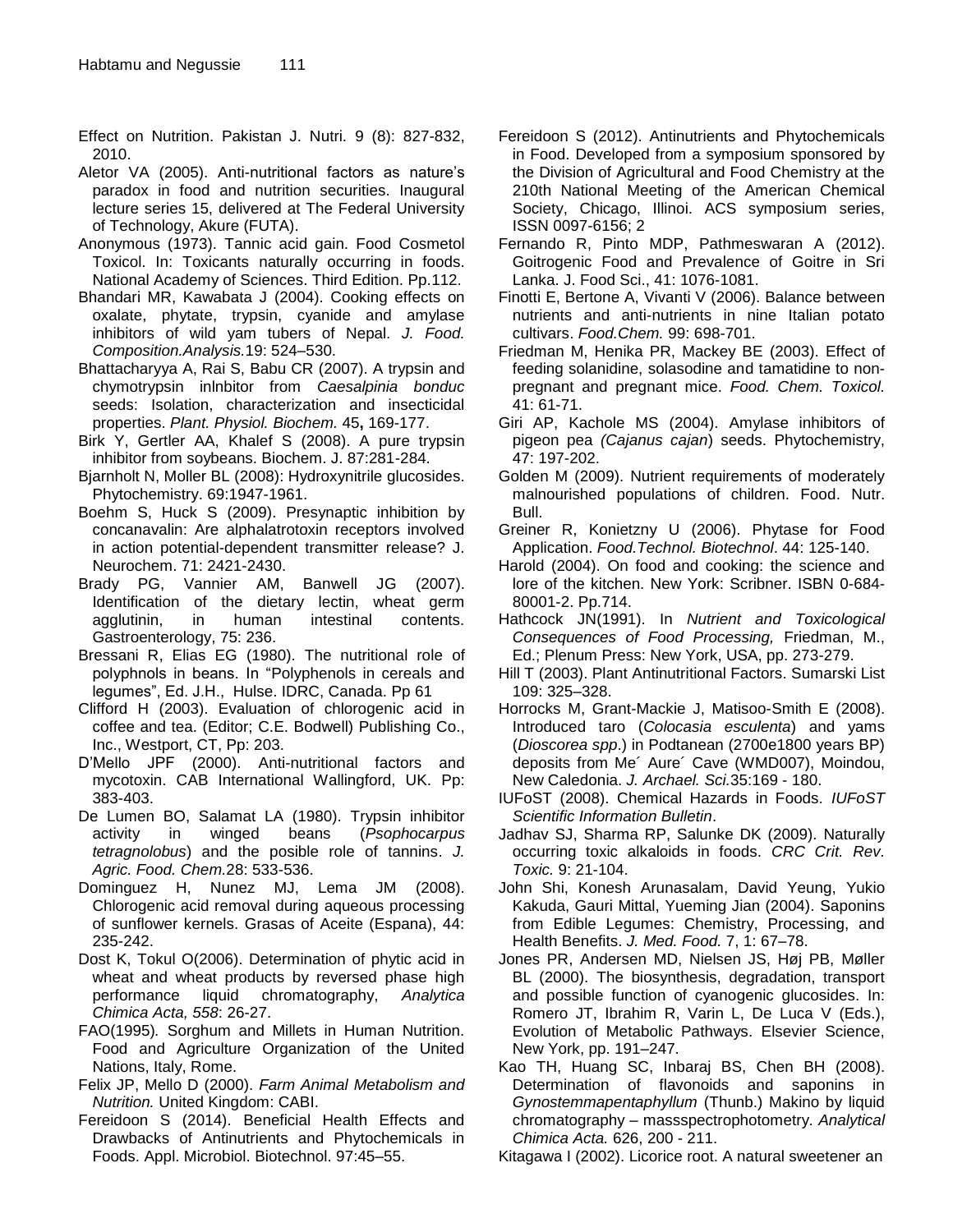- -d an important ingredient in Chinese medicine. Pure Appl. Chem. 74, 1189–1198.
- Korpan YI, Nazarenko EA, Skryshevskaya LV, Martelet C, Jaffrezic-Renault N, El'skaya A (2004). Potato glycoalkaloids: true safety or false sense of security? *Trends in Biotechnol.* 22: 147-151.
- Kyriazakis I, Whittenmore CT (2006). Whittenmore"s Science and Practice of Pig Production*.* Oxford: Wiley- Blackwell.
- Liebman M (2002). The truth about oxalate: answers to frequently asked questions. *The Vulvar Pain Newsletter,* no. 22 [online]. Available from: http//www.vulvarpainfoundation.org/vpfnewsletteLhtm accessed 20 September 2006.
- Liebman M, Al-Wahsh IA (2011). Probiotics and other key determinants of dietary oxalate absorption. Adv. Nutr. 2, 254–260.
- Liener IE (2005). Implications of antinutritional components in soybean foods. Food. Sci. 34:31.
- Liener IE, Kakade ML (1980). Protease inhibitors. In: Toxic constituents of plant food stuffs (Editor: I.E. Liener) Academic Press, New York, Pp: 7-71.
- Liener IE (2003). Phytohemagglutinins: Their nutritional significance. J. Agric. Food Chem. 22: 17.
- Loewus FA.(2002). Biosynthesis of phytate in food grains and seeds. In: Reddy NR, Sathe SK (Eds.). Food Phytates. CRC Press, Boca Raton Florida, pp 53–61.
- Luo J, Litherland AJ, Sahlu T, Puchala R, Lachica M
- , Goetsch AL (2000). Effects of mimosine on fiber shedding, follicle activity and fiber regrowth in Spanish goats. J. Anim. Sci., 78: 1551-1555.
- Makkar HP, Singh B, Dawra RK (1988). Effect of tannin rich leaves of oak (*Quercus incana*) on various microbial enzyme activities of the bovine rumen. *Br. J. Nutr.* 60: 287.
- Marshall JJ, Lauda CM (2007). Purification and properties of *Phaseolus vulgaris*. J. Biol. Chem. 250: 8030-8037.
- Massey LK, Palmer RG, Horner HT (2001). Oxalate content of soybean seeds (Glycine max:Leguminosae), Soya foods, and other edible legumes. J. Agric. Food. Chem. 49: 4262–4266.
- McGee H (2004). On Food and Cooking. Simon & Schuster,New York, P.714.
- Mole S, Waterman PG (1987). Tannic acid and proteolytic enzymes: Enzymes inhibitor or substrate deprivation Phytochemistry. 26: 99.
- Mueller I (2001). Analysis of hydrolysable tannins. Anim. Feed. Sci. Technol. 91:3-20.
- Mushtaq M (2000). Nutritional evaluation of soybean meal varying in urease and trypsin inhibitor activity. Thesis disertation, North Carolina State University,Raleigh, NC.
- Muzquiz M, Burbano C, Cuadrado C, Martin M (2000). Analytical methods for determination of compounds with no nutritive value. In *Handbook on Common Bean Related Laboratory Methods.* Spain: Galicia. P. 11-26.
- Nachbar MS, Oppenheim JD, Thomas JO (2000). Lectins in the US diet: Isolation and characterization of a lectin from the tomato (Lycopersicon). J. Biol. Chem. 255:2056.
- Noonan SC, Savage GP (1999). Oxalic acid and its effects on humans. Asia. Pacific. J. Clinical Nutr. 8: 64–74.
- Oladimeji MO, Akindahunsi AA, Okafor AF (2000). Investigation of the bioavailability of zinc and calcium from some tropical tubers. Nahrung.44, 136–137 (Nr2, S).
- Oleszek, WA. (2002). Chromatographic determination of plant saponins. J. Chromatogr. A. 967, 147–162.
- Osada K, Ogino Y (2004). Effect of dietary apple polyphenol on metabolic disorder of lipid in rats given oxidized cholesterol. Proc Jpn Conf Biochem Lipid 39:317–320.
- Panhwar F (2005). Anti-nutritional factors in oil seeds as aflatoxin in ground nut. Retrieved from www.ChemLin.com.
- Poeydomenge GY, Savage GP (2007). Oxalate content of raw and cooked purslane. *J. Food. Agric. Environ.* 5: 124-128.
- Price KR, Johnson IT, Fenwick GR (2001). The chemistry and biological significance of saponins in food and feeding stuffs. *CRC Crit.Rev. Food. Sci. Nutr.* 26: 27–135.
- Randolph T (2008). Natural toxin in foodstuffs. Available from: alternativedoctor.com Jellery dot.com plant toxins. htm: [Accessed 2 February 2008].
- Redden RJ, Chen W, Sharma B (2005). *Chickpea Breeding and Management.* United Kingdom: CABI.
- Reyers F, Naudé TW (2012). Oxalate-containing plants.
- In: Gupta, R.C. (Ed.), Veterinary Toxicology, second ed. Academic Press, London. Pp. 1128–1139.
- Sandberg SA (2002). Bioavailability of minerals in legumes. *British. J.Nutr.*88: 281-285.
- Sauvion N, Nardon C, Febvay G, Gatehouse AM, Rahbe Y (2004). Binding of the insecticidal lectin concanavalin A in pea aphid, *Acyrthosiphon pisum*  (Harris) and induced effects on the structure of midgut epithelial cells. J. Insect Physiol. 50: 1137-1150.
- Schiavone A, Guo K, Tassone S (2008). Effect of a natural extract of chestnut wood on digestibility, performance traits, and nitrogen balance. *Sci.* 87 (3): 521–7. Dio:10.3382/ps.2007-00113.
- Selvam R (2002). Calcium oxalate stone disease: Role of lipid peroxidation and antioxidants. Urological Research, 30,1: 35–47.
- Shamsuddin AM (2002). Anti-cancer function of phytic acid. Int. J. Food. Sci.Technol.37,7: 769–782.
- Shanthakumari S, Mohan V, Britto J (2008). Nutritional evaluation and elimination of toxic principles in wild yam (*Dioscorea spp*.). *Tropical and Subtropical Agroecosystems*. 8:319 - 225.
- Simee W (2011). Isolation and determination of antinutritional compounds from root to shells of peanut (*Arachis Hypogaea*). *J. Disper. Sci. Technol.* 28:341-347.